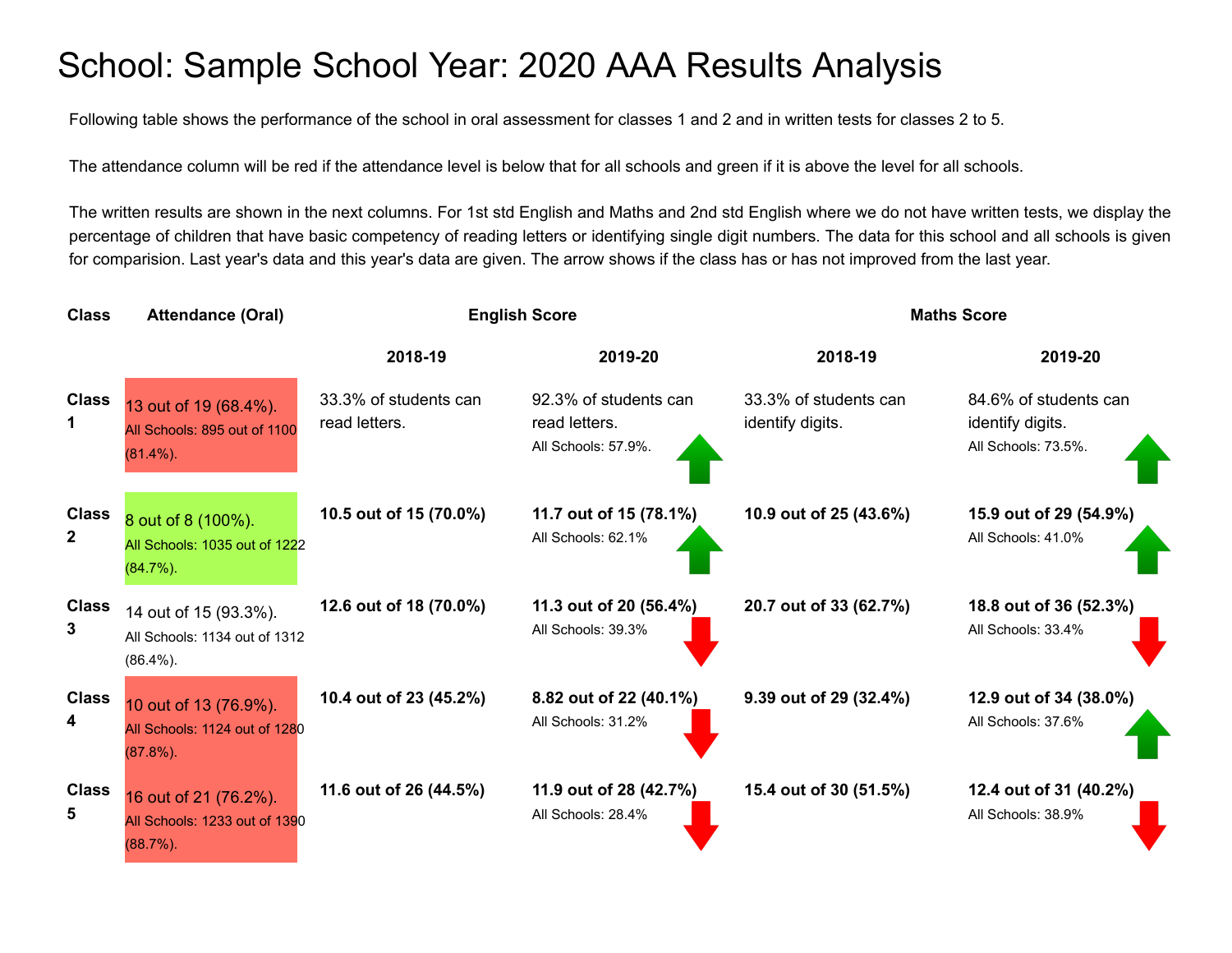## Comparision of Oral assessments results of Sample School with All Schools.

The cummulative scores for important levels are shown below. For instance all children who can read sentences or paragraphs can also read words. It will show the total percentage of all children who can read words which will include those who can read sentences and paragraphs as well.

The first sample (Sample School in 2020) will be displayed with unbroken lines and the second (All Schools with full oral assmtwith broken lines. Only important competency levels are shown. Note both the samples for a specific competency level will have the same colour. The colours for the competencies are shown in the right top corner of the graph.



## English Status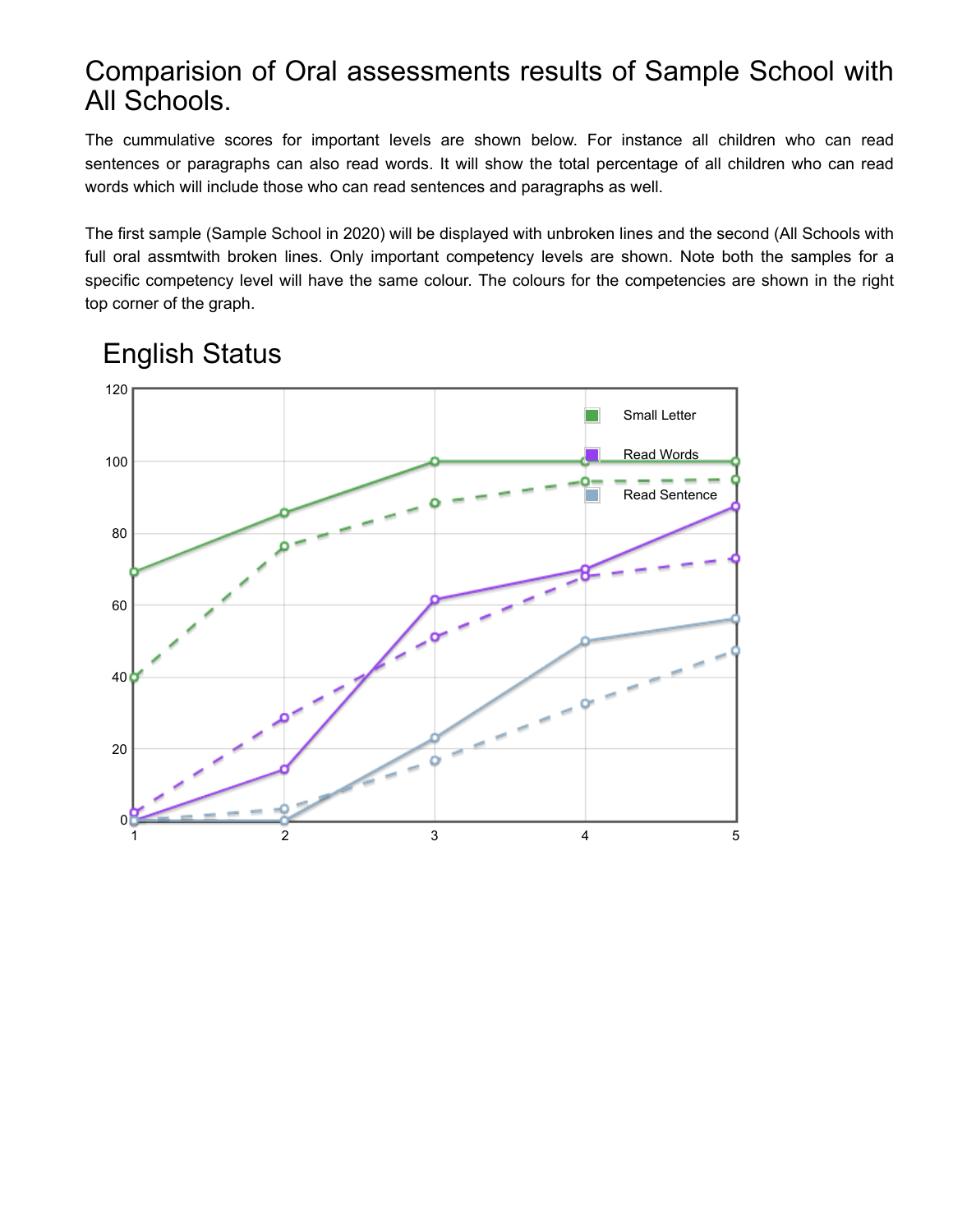